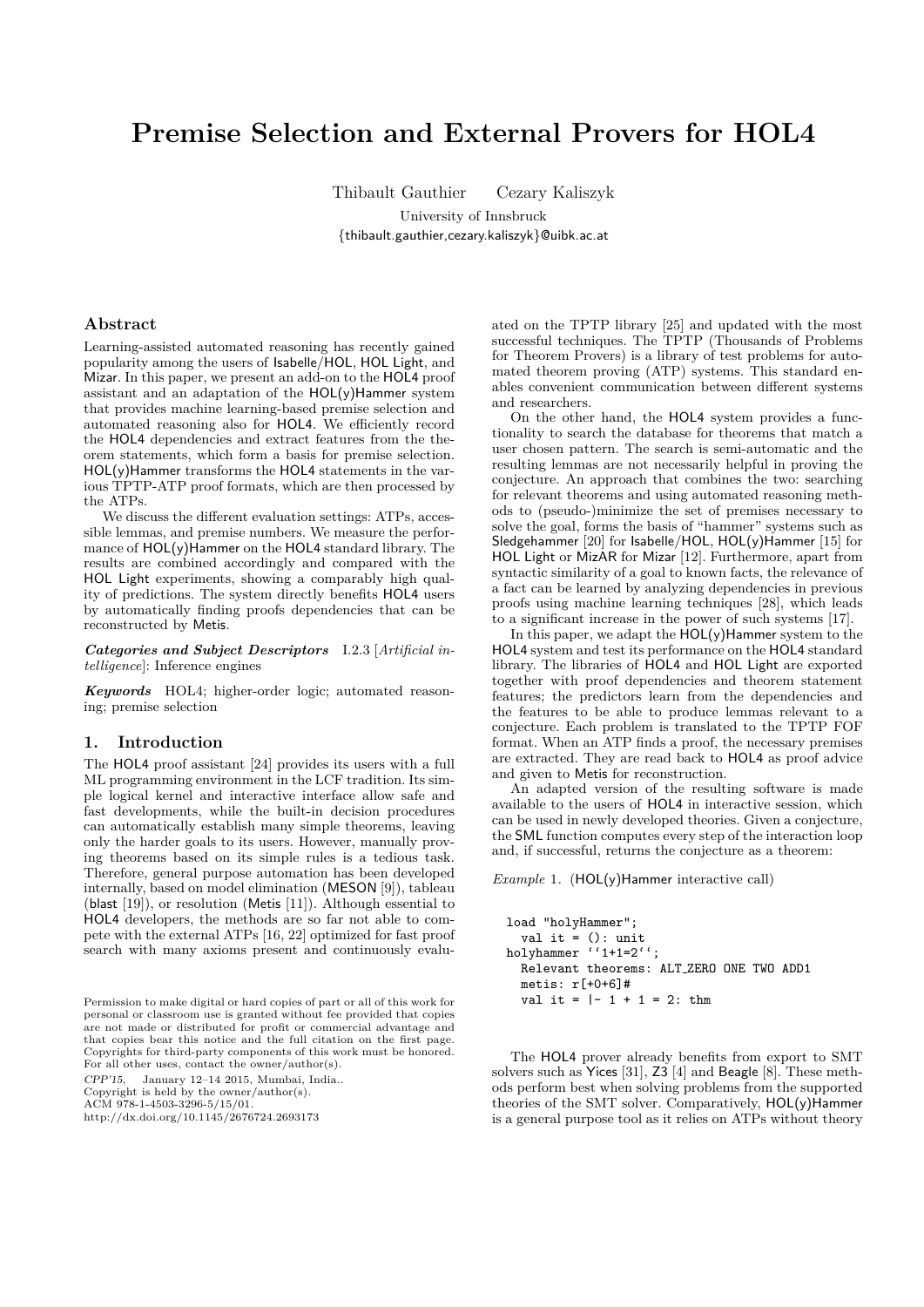reasoning and it can provide easily<sup>1</sup> re-provable problem to Metis.

The HOL4 standard distribution has since long been equipped with proof recording kernels [18, 32]. We first considered adapting these kernels for our aim. But as machine learning only needs the proof dependencies and the approach based on full proof recording is not efficient, we perform minimal modifications to the original kernel.

*Contributions* We provide learning assisted automated reasoning for HOL4 and evaluate its performance in comparison to that in HOL Light. In order to do so, we :

• Export the HOL4 data

Theorems, dependencies, and features are exported by a patched version of the HOL4 kernel. It can record dependencies between theorems and keep track on how their conjunctions are handled along the proof. We export the HOL4 standard libraries (58 types, 2305 constants, 11972 theorems) with respect to a strict name-space rule so that each object is uniquely identifiable, preserving if possible its original name.

• Reprove

We test the ability of a selection of external provers to reprove theorems from their dependencies.

• Define accessibility relations

We define and simulate different development environments, with different sets of accessible facts to prove a theorem.

• Experiment with predictors

Given a theorem and a accessibility relation, we use machine learning techniques to find relevant lemmas from the accessible sets. Next, we measure the quality of the predictions by running ATPs on the translated problems.

The rest of this paper is organized as follows. In Section 2 we describe the export of the HOL4 and HOL Light data into a common format and the recording of dependencies in HOL4. In Section 3, we present the different parameters: ATPs, proving environments, accessible sets, features, and predictions. We select some of them for our experiments and justify our choice. In Section 4 we present the results of the HOL4 experiments, relate them to previous HOL(y)Hammer experiments and explain how this affects the users. Finally in Section 5 we conclude and present an outlook on the future work.

# **2. Sharing HOL data between HOL4, HOL Light and HOL(y)Hammer**

In order to process HOL Light and HOL4 data in a uniform way in HOL(y)Hammer, we export objects from their respective theories, as well as dependencies between theorems into a common format. The export is available for any HOL4 and HOL Light development. We shortly describe the common format used for exporting both libraries and present in more detail our methods for efficiently recording objects (types, constants and theorems) and precise dependencies in HOL4. We will refer to  $HOL(y)$ Hammer [15] for the details on recording objects and dependencies for HOL Light formalizations.

HOL Light and HOL4 share a common logic (higher-order logic with implicit shallow polymorphism), however their implementations differ both in terms of the programming language used (OCaml and SML respectively), data structures used to represent the terms and theorems (higherorder abstract syntax and de Bruijn indices respectively), and the exact inference rules provided by the kernel. As HOL(y)Hammer has been initially implemented in OCaml as an extension of HOL Light, we need to export all the HOL4 data and read it back into HOL(y)Hammer, replacing its type and constant tables. The format that we chose is based on the TPTP THF0 format [27] used by higher-order ATPs. Since formulas contains polymorphic constants which is not supported by the THF0 format, we will present an experimental extension of this format where the type arguments of polymorphic constants are given explicitly.

*Example* 2*.* (experimental template)

tt(name, role, formula)

The field name is the object's name. The field role is "ty" if the object is a constant or a type, and "ax" if the object is a theorem. The field formula is an experimental THF0 formula.

*Example* 3*.* (Object export from HOL4 to an experimental format)

• Type

```
(list,1) \rightarrow tt(list, ty, $t > $t).
```
• Constant

```
(HD, '':'a list \rightarrow :'a'') \rightarrowtt(HD, ty, ![A:$t]: (list A > A).
(CONS, '': 'a -> 'a list -> 'a list'') \rightarrowtt(CONS, ty, ![A: $t]: (A > list A > list A).
```
• Theorem

```
(HD, ' \forall n:int t:list[int]. HD (CONS n t) = n'') \rightarrowtt(HD0, ax, (![n:int, t:(list int)]:
    ((HD int) ((CONS int) n t) = n).
```
In this example, \$t is the type of all basic types.

All names of objects are prefixed by a namespace identifier, that allow identifying the prover and theory they have been defined in. For readability, the namespace prefixes have been omitted in all examples in this paper.

# **2.1 Creation of a HOL4 theory**

In HOL4, types and constants can be created and deleted during the development of a theory. These objects are named at the moment they are created. A theorem is a SML value of type *thm* and can be derived from a set of basic rules, which is an instance of a typed higher-order classical logic. To distinguish between important lemmas and theorems created by each small steps, the user can name and delete theorems (erase the name). Each named object still present at the end of the development is saved and thus can be called in future theories.

There are two ways in which an object can be lost in a theory: either it is deleted or overwritten. As proof dependencies for machine learning get more accurate when more intermediate steps are available, we decided to record all created objects, which results in the creation of slightly bigger theories. As the originally saved objects can be called from

<sup>1</sup> reconstruction rate is typically above 90%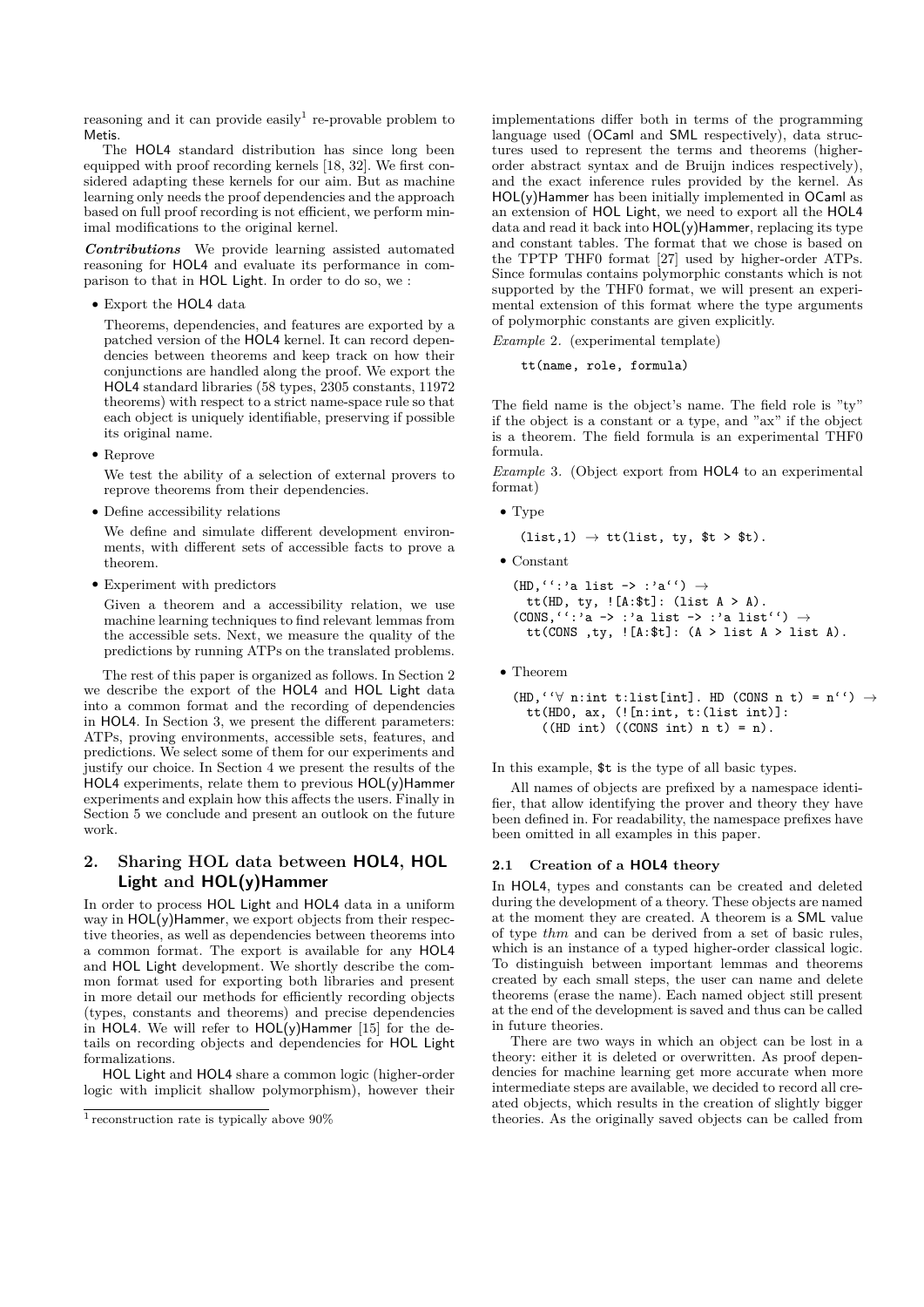other theories, their names are preserved by our transformation. Each lost object whose given name conflicts with the name of a saved object of the same type is renamed.

*Deleted objects* The possibility of deleting an object or even a theory is mainly here to hide internal steps or to make the theory look nicer. We chose to remove this possibility by canceling the effects of the deleting functions. This is the only user-visible feature that behaves differently in our dependency recording kernel.

*Overwritten objects* An object may be overwritten in the development. As we prevent objects from being deleted, the likelihood of this happening is increased. This typically happens when a generalized version of a theorem is proved and is given the same name as the initial theorem. In the case of types and constants, the internal HOL4 mechanism already renames overwritten objects. Conversely, theorems are really erased. To avoid dependencies to theorems that have been overwritten, we automatically rename the theorems that are about to be overwritten.

## **2.2 Recording dependencies**

Dependencies are an essential part of machine learning for theorem proving, as they provide the examples on which predictors can be trained. We focus on recording dependencies between named theorems, since they are directly accessible to a user. The time mark of our method slows down the application of any rules by a negligible amount.

Since the statements of 951 HOL4 theorems are conjunctions, sometimes consisting of many toplevel conjuncts, we have refined our method to record dependencies between the toplevel conjuncts of named theorems.

*Example* 4*.* (Dependencies between conjunctions)

ADD\_CLAUSES:  $0 + m = m \wedge m + 0 = m \wedge$ SUC  $m + n = SUC (m + n) \wedge m + SUC n = SUC (m + n)$ 

ADD\_ASSOC depends on:  $ADD\_CLASS\_c1: 0 + m = m$ ADD CLAUSES c3: SUC  $m + n = SUC$   $(m + n)$ ...

The conjunct identifiers of a named theorem T are noted  $T_c 1, ..., T_c N$ .

In certain theorems, a toplevel universal quantifier shares a number of conjuncts. We will also split the conjunctions in such cases recursively. This type of theorem is less frequent in the standard library (203 theorems).

*Example* 5*.* (Conjunctions under quantifier)

```
MIN_0: \forall n. (MIN n 0 = 0) \land (MIN 0 n = 0)
```
By splitting conjunctions we expect to make the dependencies used as training examples for machine learning more precise in two directions. First, even if a theorem is too hard to prove for the ATPs, some of its conjuncts might be provable. Second, if a theorem depends on a big conjunction, it typically depends only on some of its conjuncts. Even if the precise conjuncts are not clear from the human-proof, the reproving methods can often minimize the used conjuncts. Furthermore, reducing the number of conjuncts should ease the reconstruction.

#### **2.3 Implementation of the recording**

The HOL4 type of theorems *thm* includes a tag field in order to remember which oracles and axioms were necessary to prove a theorem. Each call to an oracle or axiom creates a theorem with the associated tag. When applying a rule, all oracles and axioms from the tag of the parents are respectively merged, and given to the conclusion of the rule. To record the dependencies, we added a third field to the tag, which consists of a dependency identifier and its dependencies.

*Example* 6*.* (Modified tag type)

type tag = ((dependency\_id, dependencies), oracles, axioms) type thm = (tag, hypotheses, conclusion)

Since the name of a theorem may change when it is overwritten, we create unmodifiable unique identifiers at the moment a theorem is named.

It consists of the name of the current theory and the number of previously named theorems in this theory. As a side effect, this enables us to know the order in which theorems are named which is compatible by construction with the pre-order given by the dependencies. Every variable of type *thm* which is not named is given the identifier *unnamed*. Only identifiers of named theorems will appear in the dependencies.

We have implemented two versions of the dependency recording algorithm, one that tracks the dependencies between named theorems, other one tracking dependencies between their conjuncts. For the named theorems, the dependencies are a set of identified theorems used to prove the theorem. The recording is done by specifying how each rule creates the tag of the conclusion from the tag of its premises. The dependencies of the conclusion are the union of the dependencies of the unnamed premises with its named premises.

This is achieved by a simple modification of the Tag.merge function already applied to the tags of the premises in each rule.

When a theorem  $\vdash A \land B$  is derived from the theorems  $\vdash$  *A* and  $\vdash$  *B*, the previously described algorithm would make the dependencies of this theorem the union of the dependencies of the two. If later other theorems refer to it, they will get the union as their dependencies, even if only one conjunct contributes to the proof. In this subsection we define some heuristics that allow more precise tracking of dependencies of the conjuncts of the theorems.

In order to record the dependencies between the conjuncts, we do not record the conjuncts of named theorems, but only store their dependencies in the tags. The dependencies are represented as a tree, in which each leaf is a set of conjunct identifiers (identifier and the conjunct's address). Each leaf of the tree represents the respective conjunct  $c_i$  in the theorem tree and each conjunct identifier represents a conjunct of a named goal to prove *ci*.

*Example* 7. (An example of a theorem and its dependencies)

Th0 (named theorem):  $A \wedge B$ 

Th1:  $C \wedge (D \wedge E)$ with dependency tree Tree([Th0],[Th0\_c2])

This encodes the fact that:

```
C depends on Th0.
```
D ∧ E depends Th0\_c2 which is B.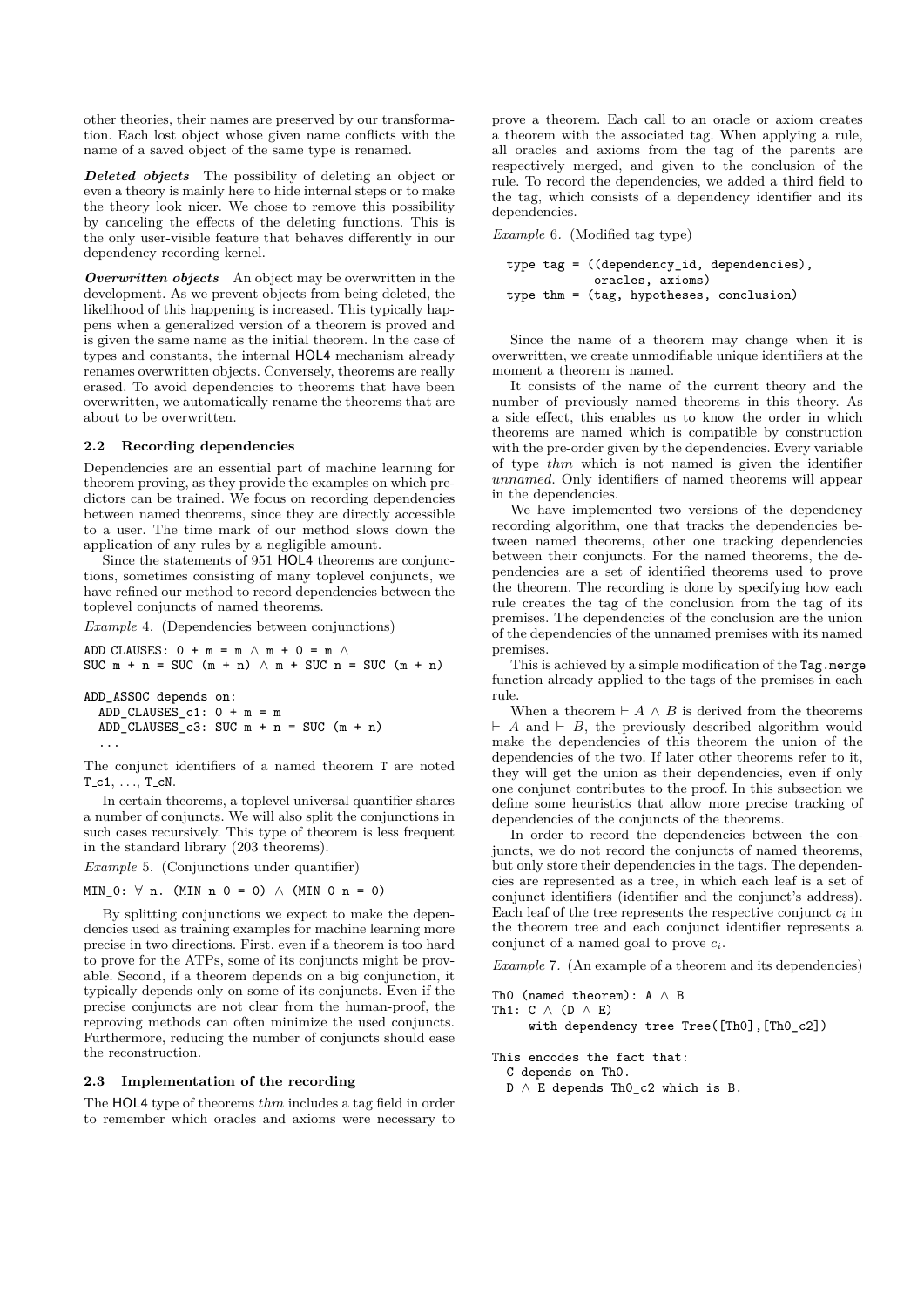Dependencies are combined at each inference rule application and dependencies will contain only conjunct identifiers. If not specified, a premise will pass on its identifier if it is a named conjunct (conjunct of a named theorem) and its dependency tree otherwise. We call such trees passed dependencies. The idea is that the dependencies of a named conjunct should not transmit its dependencies to its children but itself. Indeed, we want to record the direct dependencies and not the transitive ones.

For rules that do not preserve the structure of conjunctions, we flatten the dependencies, i.e. we return a root tree containing the set of all (conjunct) identifiers in the passed dependencies. We additionally treat specially the rules used for the top level organization of conjunctions: CONJ, CONJUNCT1, CONJUNCT2, GEN, SPEC, and SUBST.

- CONJ: It returns a tree with two branches, consisting of the passed dependencies of its first and second premise.
- CONJUNCT1 (CONJUNCT2): If its premise is named, then the conjunct is given a conjunct identifier. Otherwise, the first (second) branch of the dependency tree of its premise become the dependencies of its conclusion.
- GEN and SPEC: The tags are unchanged by the application of those rules as they do not change the structure of conjunctions. Although we have to be careful when using SPEC on named theorems as it may create unwanted conjunctions. These virtual conjunctions are not harmful as the right level of splitting is restored during the next phase.

*Example* 8*.* (Creation of a virtual conjunction from a named theorem)

| $\forall x.x \vdash \forall x.x$ |                     |
|----------------------------------|---------------------|
|                                  | SPEC $[A \wedge B]$ |
| $\forall x.x \vdash A \land B$   |                     |
|                                  | CONJUNCT1           |
| $\forall x.x \vdash A$           |                     |

• SUBST: Its premises consist of a theorem, a list of substitution theorems of the form  $(A = B)$  and a template that tells where each substitution should be applied. When SUBST preserves the structure of conjuncts, the set of all identifiers in the passed dependencies of the substitution theorems is distributed over each leaf of the tree given by the passed dependencies of the substituted theorems. When it is not the case the dependency should be flattened. Since the substitution of sub-terms below the top formula level does not affect the structure of conjunctions, it is sufficient (although not necessary) to check that no variables in the template is a predicate (is a boolean or returns a boolean).

The heuristics presented above try to preserve the dependencies associated with single conjuncts whenever possible. It is of course possible to find more advanced heuristics, that would give more precise human-proof dependencies. However, performing more advanced operations (even pattern matching) may slow down the proof system too much; so we decided to restrict to the above heuristics.

Before exporting the theorems, we split them by recursively distributing quantifiers and splitting conjunctions. This gives rise to conflicting degree of splitting, as for instance, a theorem with many conjunctions may have been used as a whole during a proof. Given a theorem and its dependency tree, each of its conjunctions is given the set of

| Prover           | Version | Premises |
|------------------|---------|----------|
| Vampire          | 2.6     | 96       |
| E-prover         | 1.8     | 128      |
| z3               | 4.32    | 32       |
| CVC <sub>4</sub> | 1.3     | 128      |
| Spass            | 3.5     | 32       |
| <b>IProver</b>   | 1.0     | 128      |
| Metis            | 2.3     | 32       |

**Table 1.** ATP provers, their versions and arguments

identifiers of its closest parent in this tree. Then, each of these identifiers is also split maximally. In case of a virtual conjunction (see the SPEC rule above), the corresponding node does not exist in the theorem tree, so we take the conjunct corresponding to its closest parent. Finally, for each conjunct, we obtain a set of dependencies by taking the union of the split identifiers.

*Example* 9*.* (Recovering dependencies from the named theorem Th1)

```
Th0 (named theorem): A \wedge B
```

```
Th1 (named theorem): C \wedge (D \wedge E)with dependency tree Tree([Th0],[Th0_c1])
```
Recovering dependencies of each conjunct Th1\_c0: Th0 Th1\_c1: Th0\_c1 Th1\_c2: Th0\_c1 Splitting the dependencies Th1\_c0: Th0\_c1 Th0\_c2 Th1\_c1: Th0\_c1 Th1\_c2: Th0\_c1

# **3. Evaluation**

In this section we describe the setting used in the experiments: the ATPs, the transformation from HOL to the formats of the ATPs, the dependencies accessible in the different experiments, and the features used for machine learning.

#### **3.1 ATPs and problem transformation**

HOL(y)Hammer supports the translation to the formats of various TPTP ATPs: FOF, TFF1, THF0, and two experimental TPTP extensions. In this paper we restrict ourselves to the first order monomorphic logic, as these ATPs have been the most powerful so far and integrating them in HOL4 already poses an interesting challenge. The transformation that  $HOL(y)$ Hammer uses is heavily influenced by previous work by Paulson [21] and Harrison [9]. It is described in detail in [15], here we remind only the crucial points. Abstractions are removed by *β*-reduction followed by *λ*-lifting, predicates as arguments are removed by introducing existentially quantified variables and the apply functor is used to reduce all applications to first-order. By default HOL(y)Hammer uses the tagged polymorphic encoding [3]: a special tag taking two arguments is introduced, and applied to all variable instances and certain applications. The first argument is the first-order flattened representation of the type, with variables functioning as type variables and the second argument is the value itself.

The initially used provers, their versions and default numbers of premises are presented in Table 1. The HOL Light experiments [15] showed, that different provers perform best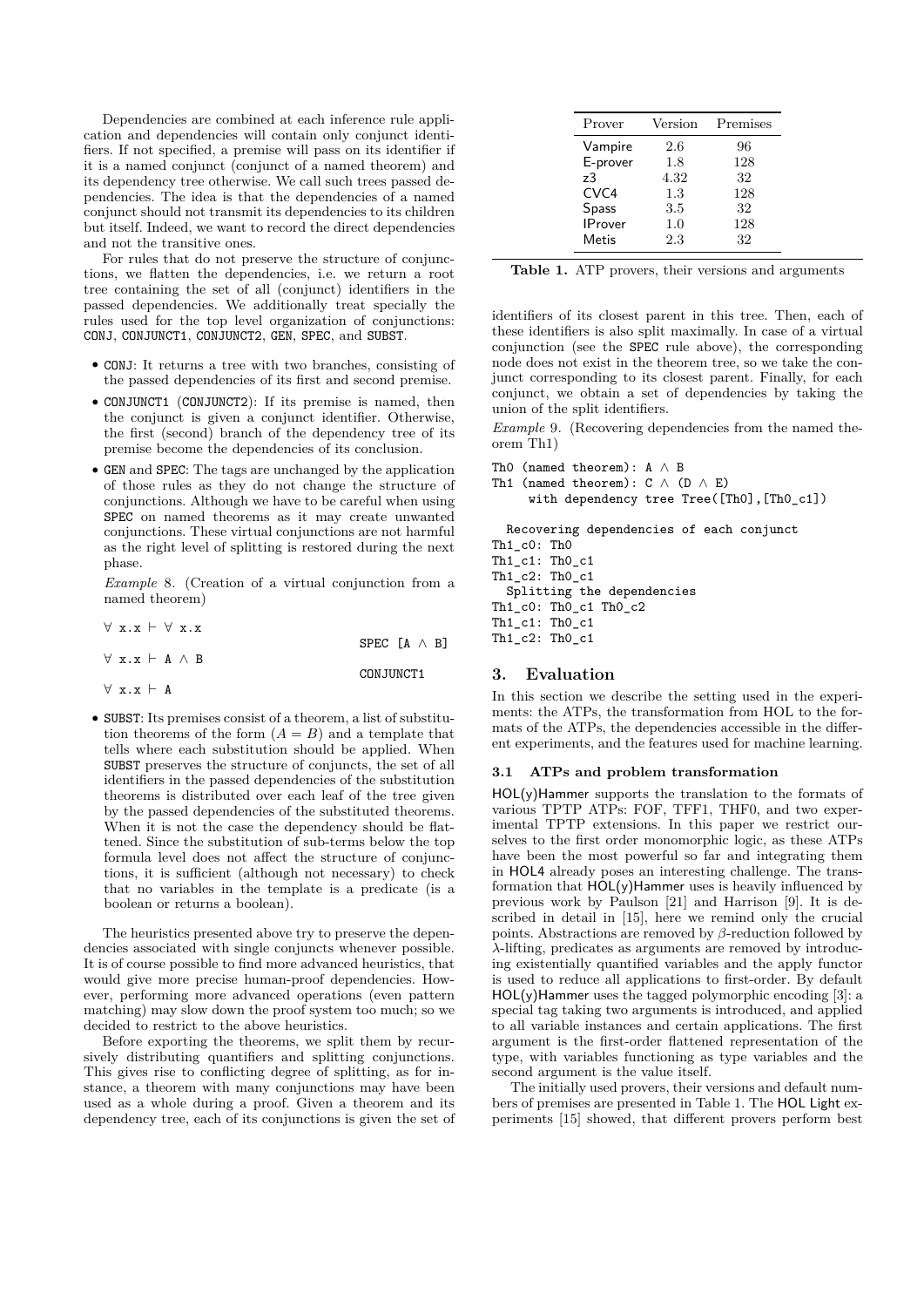with different given numbers of premises. This is particularly visible for the ATP provers that already include the relevance filter SInE [10], therefore we preselect a number of predictions used with each prover. Similarly, the strategies that the ATP provers implement are often tailored for best performance on the TPTP library, for the annual CASC competition [26]. For ITP originating problems, especially for E-prover different strategies are often better, so we run it under the alternate scheduler Epar [29].

#### **3.2 Accessible facts**

As HOL(y)Hammer has initially been designed for HOL Light, it treats accessible facts in the same way as the accessibility relation defined there: any fact that is present in a theory loaded chronologically before the current one is available. In HOL4 there are explicit theory dependencies, and as such a different accessibility relation is more natural. The facts present in the same theory before the current one, and all the facts in the theories that the current one depends on (possibly in a transitive way) are accessible. In this subsection we discuss the four different accessible sets of lemmas, which we will use to test the performance of  $HOL(y)$ Hammer on.

*Exact dependencies (reproving)* They are the closest named ancestors of a theorem in the proof tree. It tests how much HOL(y)Hammer could reprove if it had perfect predictions. In this settings no relevance filtering is done, as the number of dependencies is small.

*Transitive dependencies* They are all the named ancestors of a theorem in the proof tree. It simulates proving a theorem in a perfect environment, where all recorded theorems are a necessary step to prove the conjecture. This corresponds to a proof assistant library that has been refactored into little theories [6].

*Loaded theorems* All theorems present in the loaded theories are provided together with all the theorems previously built in the current theory. This is the setting used when proving theorems in HOL4, so it is the one we use in our interactive version presented and evaluated in Section 4.5.

**Linear order** For this experiment, we additionally recorded the order in which the HOL4 theories were built, so that we could order all the theorems of the standard library in a similar way as HOL Light theorems are ordered. All previously derived theorems are provided.

#### **3.3 Features**

Machine learning algorithms typically use features to define the similarity of objects. In the large theory automated reasoning setting features need to be assigned to each theorem, based on the syntactic and semantic properties of the statement of the theorem and its attributes.

HOL(y)Hammer represents features by strings and characterizes theorems using lists of strings. Features originate from the names of the type constructors, type variables, names of constants and printed subterms present in the conclusion. An important notion is the normalization of the features: for subterms, their variables and type variables need to be normalized. Various scenarios for this can be considered:

- All variables are replaced by one common variable.
- Variables are replaced by their de Bruijn index numbers [30].

• Variables are replaced by their (variable-normalized) types [15].

The union of the features coming from the three above normalizations has been the most successful in the HOL Light experiments, and it is used here as well.

#### **3.4 Predictors**

In all our experiments we have used the modified k-NN algorithm [13]. This algorithm produces the most precise results in the  $HOL(y)$ Hammer experiments for  $HOL$  Light [15]. Given a fixed number (*k*), the k-nearest neighbours learning algorithm finds *k* premises that are closest to the conjecture, and uses their weighted dependencies to find the predicted relevance of all available facts. All the facts and the conjecture are interpreted as vectors in the *n*-dimensional feature space, where *n* is the number of all features. The distance between a fact and the conjecture is computed using the Euclidean distance. In order to find the neighbours of the conjecture efficiently, we store an association list mapping features to theorems that have those features. This allows skipping the theorems that have no features in common with the conjecture completely.

Having found the neighbours, the relevance of each available fact is computed by summing the weights of the neighbours that use the fact as a dependency, counting each neighbour also as its own dependency

#### **4. Experiments**

In this section, we present the results of several experiments and discuss the quality of the advice system based on these results. The hardware used during the reproving and accessibility experiments is a 48-core server (AMD Opteron 6174 2.2 GHz. CPUs, 320 GB RAM, and 0.5 MB L2 cache per CPU). In these experiments, each ATPs is run on a single core for each problem with a time limit of 30 seconds. The reconstruction and interactive experiments were run on a laptop with a Intel Core processor (i5-3230M 4 x 2.60GHz with 3.6 GB RAM).

#### **4.1 Reproving**

We first try to reprove all the 9434 theorems in the HOL4 libraries with the dependencies extracted from the proofs. This number is lower than the number of exported theorems because definitions are discarded. Table 2 presents the success rates for reproving using the dependencies recorded without splitting. In this experiment we also compare many provers and their versions. For E-prover [23], we also compare its different scheduling strategies [29]. The results are used to choose the best versions or strategies for the selected few provers. Apart from the success rates, the unique number of problems is presented (proofs found by this ATP only), and CVC4 [1] seems to perform best in this respect. The translation used by default by  $HOL(y)$ Hammer is an incomplete one (it gives significantly better results than complete ones), so some of the problems are counter-satisfiable.

From this point on, experiments will be performed only with the best versions of three provers: E-prover, Vampire [16], and z3 [5]. They have a high success rate combined with an easy way of retrieving the unsatisfiable core. The same ones have been used in the  $HOL(y)$ Hammer experiments for HOL Light.

In Table 3, we try to reprove conjuncts of these theorems with the different recording methods described in Section 2.3. First, we notice that only z3 benefits from the track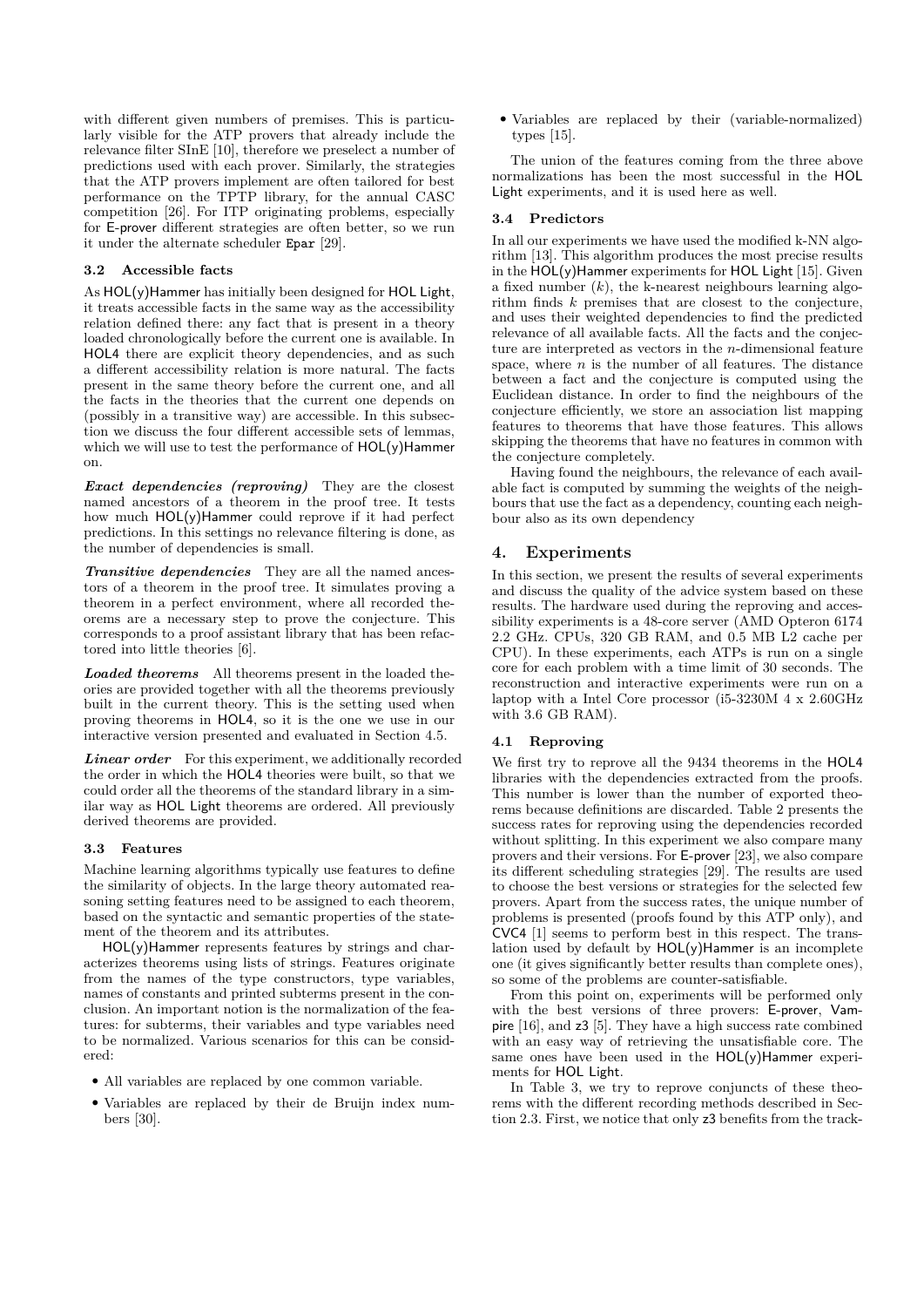ing of more accurate dependencies. More, removing the unnecessary conjuncts worsen the results of E-prover and Vampire. One reason is that E-prover and Vampire do well with large number of lemmas and although a conjunct was not used in the original proof it may well be useful to these provers.Suprisingly, the percentage of reproved facts did not increase compared to Table 2, as this was the case for HOL Light experiments. By looking closely at the data, we notice the presence of the quantHeuristics theory, where 85 theorems are divided into 1538 conjuncts. As the percentage of reproving in this theory is lower than the average (16%), the overall percentage gets smaller given the increased weight of this theory. Therefore, we have removed the quantHeuristic theory in the Basic\* and Optimized\* experiments for a fairer comparison with the previous experiments. Finally, if we compare the Optimized experiment with the similar HOL Light reproving experiment on 14185 Flyspeck problems [15], we notice that we can reprove three percent more theorems in HOL4. This is mostly due to a 10 percent increase in the performance of z3 on HOL4 problems.

In Table 4 we have compared the success rates of reproving in different theories, as this may represent a relative difficulty of each theory and also the relative performance of each prover. We observe that z3 performs best on the theories measure and probability, list and finite map, whereas E-prover and Vampire have a higher success rate on the theories arithmetic, real, complex and sort. Overall, the high success rate in the arithmetic and real theories confirms that HOL(y)Hammer can already tackle this type of theorems. Nonetheless, it would still benefit from integrating more SMT-solvers' functionalities on advanced theories based on real and arithmetic.

#### **4.2 With different accessible sets**

In Table 5 we compare the quality of the predictions in different proving environments. We recall that only the transitive dependencies, loaded theories and linear order settings are using predictions and that the number of these predictions is adapted to the ability of each provers. The exact dependencies setting (reproving), is copied from Table 3 for easier comparison.

| Prover         | Version  | $Theorem (\% )$ | Unique   | CounterSat   |
|----------------|----------|-----------------|----------|--------------|
| E-prover       | Epar3    | 44.45           | 3        | 0            |
| E-prover       | Epar1    | 44.15           | 9        | 0            |
| E-prover       | $Epar$ 2 | 43.95           | 9        | 0            |
| E-prover       | $Epar$ 0 | 43.52           | 2        | 0            |
| CVC4           | 1.3      | 42.71           | 44       | 0            |
| z3             | 4.32     | 41.96           | 8        | 5            |
| z3             | 4.40     | 41.65           | 1        | 6            |
| E-prover       | 1.8      | 41.37           | 14       | $\mathbf{0}$ |
| Vampire        | 2.6      | 41.10           | 14       | 0            |
| Vampire        | 1.8      | 38.34           | 6        | $\theta$     |
| z3             | 4.40q    | 35.19           | 11       | 5            |
| Vampire        | 3.0      | 34.82           | 0        | 0            |
| <b>Spass</b>   | 3.5      | 31.67           | $\theta$ | $\theta$     |
| Metis          | 2.3      | 29.98           | $\theta$ | 0            |
| <b>IProver</b> | 1.0      | 25.52           | 2        | 35           |
| $_{\rm total}$ |          | 50.96           |          | 38           |

**Table 2.** Reproving experiment on the 9434 unsplit theorems of the standard libary

|                | Basic | Optimized | $Basic*$ | $Optimized*$ |
|----------------|-------|-----------|----------|--------------|
| E-prover       | 42.43 | 42.41     | 46.23    | 45.91        |
| Vampire        | 39.79 | 39.32     | 43.24    | 42.41        |
| z <sub>3</sub> | 39.59 | 40.63     | 43.78    | 44.18        |
| total          | 46.74 | 46.76     | 50.97    | 50.55        |

**Table 3.** Success rates of reproving (%) on the 13910 conjuncts of the standard library with different dependency tracking mechanism.

We first notice the lower success rate in the transitive dependencies setting. There may be two justifications. First, the transitive dependencies provide a poor training set for the predictors; the set of samples is quite small and the available lemmas are all related to the conjecture. Second, it is very unlikely that a lemma in this set will be better than a lemma in the exact dependencies, so we cannot hope to perform better than in the reproving experiment.

We now focus on the loaded theories and linear order settings, which are the two scenarios that correspond to the regular usage of a "hammer" system in a development: given all the previously known facts try to prove the conjecture. The results are surprisingly better than in the reproving experiment. First, this indicates that the training data coming from a larger sample is better. Second, this shows that the HOL4 library is dense and that closer dependencies than the exact one may be found by the predictors. It is quite common that large-theory automated reasoning techniques find alternate proofs. Third, if we look at each ATP separately, we see a one percent increase for E-prover, a one percent decrease for Vampire, and 9 percent decrease for z3. This correlates with the number of selected premises. Indeed, it is easy to see that if a prover performs well with a large number of selected premises, it has more chance to find the relevant lemmas. Finally, we see that each of the provers enhanced the results by solving different problems.

We can summarize the results by inferring that predictors combined with ATPs are most effective in large and dense developments.

The linear order experiments was also designed to make a valid comparison with a similar experiment where 39% of Flyspeck theorems were proved by combining 14 methods This number was later raised to 47% by improving the machine learning algorithm. Comparatively, the current 3

|          | arith | real  | compl | meas                                                 |
|----------|-------|-------|-------|------------------------------------------------------|
| E-prover | 61.29 | 72.97 | 91.22 | 27.01                                                |
| Vampire  | 59.74 | 69.57 | 77.19 | 20.85                                                |
| z3       | 51.42 | 64.46 | 86.84 | 31.27                                                |
| total    | 63.63 | 75.31 | 92.10 | 32.70                                                |
|          |       |       |       |                                                      |
|          | proba | list  | sort  |                                                      |
| E-prover | 42.16 | 23.56 | 34.54 |                                                      |
| Vampire  | 37.34 | 21.96 | 32.72 |                                                      |
| z3       | 54.21 | 25.62 | 25.45 |                                                      |
| total    | 55.42 | 26.77 | 40.00 | $f_{\text{map}}$<br>33.07<br>27.16<br>43.70<br>45.27 |

**Table 4.** Percentage (%) of reproved theorems in the theories arithmetic, real, complex, measure, probability, list, sorting and finte map.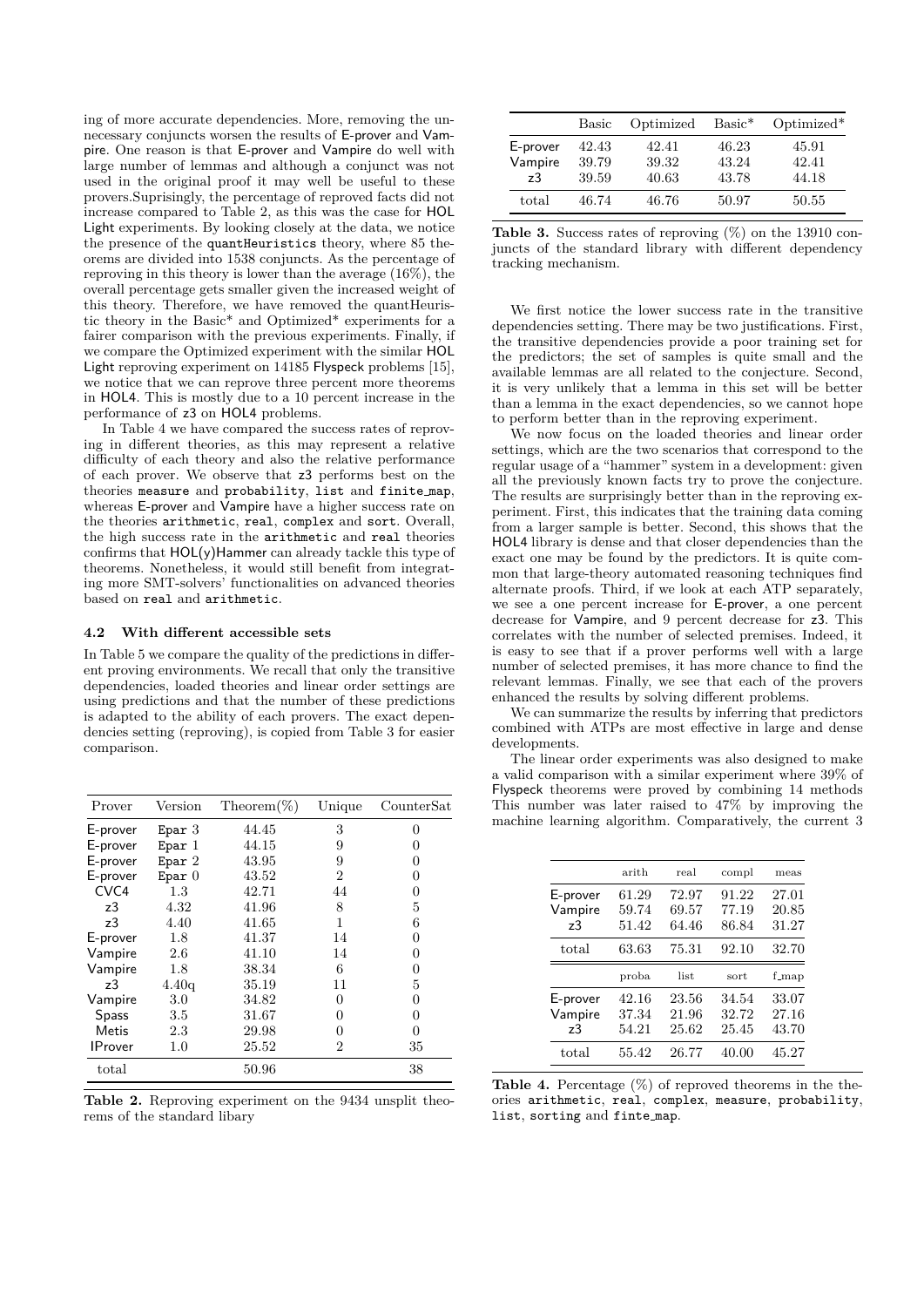|                | ED    | TD    | ŦТ    | LO    |
|----------------|-------|-------|-------|-------|
| E-prover       | 42.41 | 33.10 | 43.58 | 43.64 |
| Vampire        | 39.32 | 29.56 | 38.46 | 38.54 |
| z <sub>3</sub> | 40.63 | 24.66 | 31.22 | 31.20 |
| total          | 46.76 | 37.54 | 50.54 | 50.68 |

**Table 5.** Percentage (%) of proofs found using different accessible sets: exact dependencies (ED), transitive dependencies (TD), loaded theories (LT), and linear order (LO)

methods can prove 50% of the HOL4 theorems. This may be since the machine learning methods have improved, since the ATPs are stronger now or even because the Flyspeck theories contain a more linear (less dense) development than the HOL4 libraries, which makes it harder for automated reasoning techniques.

#### **4.3 Reconstruction**

Until now all the ATP proved theorems could only be used as oracles inside HOL4. This defeats the main aim of the ITP which is to guarantee the soundness of the proofs. The provers that we use in the experiments can return the unsatisfiable core: a small set of premises used during the proof. The HOL representation of these facts can be given to Metis in order to reprove the theorem with soundness guaranteed by its construction. We investigate reconstructing proofs found by Vampire on the loaded theories experiments (used in our interactive version of HOL(y)Hammer). We found that Metis could reprove, with a one second time limit, 95.6% of these theorems. This result is encouraging for two reasons: First, we have not shown the soundness of our transformations, and this shows that the found premises indeed lead to a valid proof in HOL. Second, the high reconstruction rate suggest that the system can be useful in practice.

#### **4.4 Case study**

Finally, we present two sets of lemmas found by E-prover advised on the loaded libraries. We discuss the difference with the lemmas used in the original proof.

The theorem EULER FORMULE states that any complex number can be represented as a combination of its norm and argument. In the human-written proof script ten theorems are provided to a rewriting tactic. The user is mostly hindered by the fact that she could not use the commutativity of multiplication as the tactic would not terminate. Free of these constraints, the advice system returns only three lemmas: the commutativity of multiplication, the polar representation COMPLEX TRIANGLE, and the Euler's formula EXP\_IMAGINARY.

*Example* 10*.* (In theory complex)

```
Original proof:
```

```
val EULER_FORMULE = store_thm("EULER_FORMULE",
  ''!z:complex. modu z * exp (i * arg z) = z'',
 REWRITE_TAC[complex_exp, i, complex_scalar_rmul,
  RE, IM, REAL_MUL_LZERO, REAL_MUL_LID, EXP_0,
  COMPLEX_SCALAR_LMUL_ONE, COMPLEX_TRIANGLE]);
```
Discovered lemmas: COMPLEX\_SCALAR\_MUL\_COMM COMPLEX\_TRIANGLE

```
EXP_IMAGINARY
```
The theorem LCM LEAST states that any number below the least common multiple is not a common multiple. This seems

trivial but actually the least common multiple (*lcm*) of two natural numbers is defined as their product divided by their greatest common divisor. The user has proved the contraposition which requires two Metis calls. The discovered lemmas seem to indicate a similar proof, but it requires more lemmas, namely FALSITY and IMP F EQ F as the false constant is considered as any other constant in HOL(y)Hammer and uses the combination of LCM COMM and NOT LT DIVIDES instead of DIVIDES LE.

*Example* 11*.* (In theory gcd)

```
Original proof:
```
val LCM\_LEAST = store\_thm("LCM\_LEAST",  $'$  '0 < m  $\wedge$  0 < n ==> !p. 0 < p  $\wedge$  p < 1cm m n ==> ˜(divides m p) ∨ ˜(divides n p)'', REPEAT STRIP\_TAC THEN SPOSE\_NOT\_THEN STRIP\_ASSUME\_TAC THEN 'divides (lcm m n) p' by METIS\_TAC [LCM\_IS\_LEAST\_COMMON\_MULTIPLE] THEN 'lcm m n <= p' by METIS\_TAC [DIVIDES\_LE] THEN DECIDE\_TAC);

Discovered lemmas: LCM\_IS\_LEAST\_COMMON\_MULTIPLE LCM\_COMM NOT LT DIVIDES FALSITY IMP F EQ F

#### **4.5 Interactive version**

In our previous experiments, all the different steps (export, learning/predictions, translation, ATPs) were performed separately, and simultaneously for all the theorems. Here, we compose all this steps to produce one HOL4 step, that given a conjecture proves it, usable in any HOL4 development in an interactive advice loop. It proceeds as follows: The conjecture is exported along with the currently loaded theories. Features for the theorems and the conjecture are computed, and dependencies are used for learning and selecting the theorems relevant to the conjecture.  $HOL(y)$ Hammer translates the problem to the formats of the ATPs and uses them to prove the resulting problems. If successful, the discovered unsatisfiable core, consisting of the HOL4 theorems used in the ATP proof, is then read back to HOL4, returned as a proof advice, and replayed by Metis.

In the last experiment, we evaluate the time taken by each steps on two conjectures, which are not already proved in the HOL4 libraries. The first tested goal *C*<sup>1</sup> is *gcd* (*gcd a a*)  $(b + a) = (gcd b a)$ , where *gcd n m* is the greatest common divisor of *n* and *m*. It can be automatically proved from three lemmas about *gcd*. The second goal is  $C_2$  is  $Im(i * i) = 0$ , where  $Im$  the imaginary part of a complex number. It can be automatically proved from 12 lemmas in the theories real, transc and complex.

In Table 6, the time taken by the export and import phase linearly depends on the number of theorems in the loaded libraries (given in parenthesis), as expected by the knowledge of our data and the complexity analysis of our code.

The time shown in the fourth column ("Predict") includes the time to extract features, to learn from the dependencies and to find 96 relevant theorems. The time needed for machine learning is relatively short. The time taken by Vampire shows that the second conjecture is harder. This is backed by the fact that we could not tell in advance what would be the necessary lemmas to prove this conjecture. The overall column presents the time between the interactive call and the display of advised lemmas. The low running times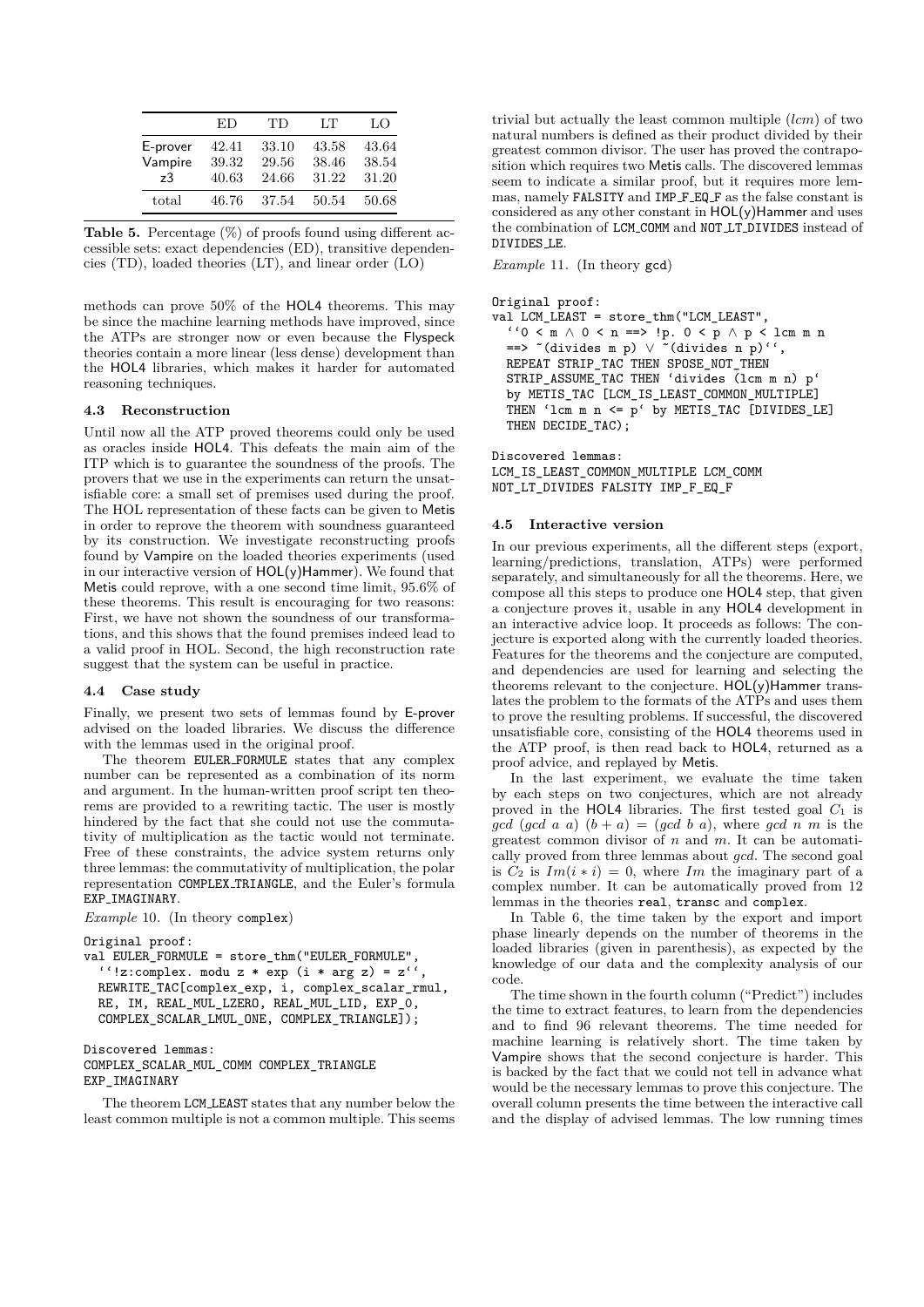support the fact that our tool is fast enough for interactive  $11S<sub>P</sub>$ 

|              | Export | Import | Predict | Vampire | Total |
|--------------|--------|--------|---------|---------|-------|
| $C_1(2224)$  | 0.38   | 0.20   | 0.29    | 0.01    | 0.97  |
| $C_2$ (4056) | 0.67   | 0.43   | 0.59    | 1.58    | 3.42  |

**Table 6.** Time (in seconds) taken by each step of the advice loop

## **5. Conclusion**

In this paper we present an adaptation of the  $HOL(y)$ Hammer system for HOL4, which allows for general purpose learningassisted automated reasoning. As  $HOL(y)$ Hammer uses machine learning for relevance filtering, we need to compute the dependencies, define the accessibility relation for theorems and adapt the feature extraction mechanism to HOL4. Further, as we export all the proof assistant data (types, constants, named theorems) to a common format, we define the namespaces to cover both HOL Light and HOL4.

We have evaluated the resulting system on the HOL4 standard library toplevel goals: for about 50% of them a sufficient set of dependencies can be found automatically. We compare the success rates depending on the accessibility relation and on the treatment of theorems whose statements are conjunctions. We provide a HOL4 command that translates the current goal, runs premise selection and the ATP, and if a proof has been found, it returns a Metis call needed to solve the goal. The resulting system is available at https://github.com/barakeel/HOL.

## **5.1 Future Work**

The libraries of HOL Light and HOL4 are currently processed completely independently. We have however made sure that all data is exported in the same format, so that same concepts and theorems about them can be discovered automatically [7]. By combining the data, one might get goals in one system solved with the help of theorems from the other, which can then be turned into lemmas in the new system. A first challenge might be to define a combined accessibility relation in order to evaluate such a combined proof assistant library.

The format that we use for the interchange of HOL4 and HOL Light data is heavily influenced by the TPTP formats for monomorphic higher-order logic [27] and polymorphic first-order logic [2]. It is however slightly different from that used by Sledgehammer's fullthf. By completely standardizing the format, it would be possible to interchange problems between Sledgehammer and HOL(y)Hammer.

In HOL4, theorems include the information about the theory they originate from and other attributes. It would be interesting to evaluate the impact of such additional attributes used as features for machine learning on the success rate of the proofs. Finally, most HOL(y)Hammer users call its web interface [14], rather than locally install the necessary prover modifications, proof translation and the ATP provers. It would be natural to extend the web interface to support HOL4.

#### **Acknowledgments**

We would like to thank Josef Urban and Michael Färber for their comments on the previous version of this paper. This work has been supported by the Austrian Science Fund (FWF): P26201.

#### **References**

- [1] C. Barrett, C. L. Conway, M. Deters, L. Hadarean, D. Jovanović, T. King, A. Reynolds, and C. Tinelli. CVC4. In *Proceedings of the 23rd International Conference on Computer Aided Verification*, CAV'11, pages 171–177, Berlin, Heidelberg, 2011. Springer-Verlag. ISBN 978-3-642-22109-5. URL http://dl.acm.org/citation.cfm?id=2032305.2032319.
- [2] J. C. Blanchette and A. Paskevich. TFF1: The TPTP typed first-order form with rank-1 polymorphism. In M. P. Bonacina, editor, *CADE*, volume 7898 of *Lecture Notes in Computer Science*, pages 414–420. Springer, 2013. ISBN URL http://dx.doi.org/10.1007/ 978-3-642-38574-2.
- [3] J. C. Blanchette, S. Böhme, A. Popescu, and N. Smallbone. Encoding monomorphic and polymorphic types. In N. Piterman and S. A. Smolka, editors, *TACAS*, Lecture Notes in Computer Science, pages 493–507. Springer, 2013.
- [4] S. Böhme and T. Weber. Fast LCF-style proof reconstruction for Z3. In M. Kaufmann and L. Paulson, editors, *Interactive Theorem Proving*, volume 6172 of *Lecture Notes in Computer Science*, pages 179–194. Springer, 2010. .
- [5] L. De Moura and N. Bjørner. Z3: An efficient SMT solver. In *Proceedings of the Theory and Practice of Software, 14th International Conference on Tools and Algorithms for the Construction and Analysis of Systems*, TACAS'08/ETAPS'08, pages 337–340, Berlin, Heidelberg, 2008. Springer-Verlag. ISBN 3-540-78799-2, 978-3-540-78799-0. URL http://dl. acm.org/citation.cfm?id=1792734.1792766.
- [6] W. M. Farmer, J. D. Guttman, and F. J. Thayer. Little theories. In *Automated Deduction—CADE-11, volume 607 of Lecture Notes in Computer Science*, pages 567–581. Springer-Verlag, 1992.
- [7] T. Gauthier and C. Kaliszyk. Matching concepts across HOL libraries. In S. Watt, J. Davenport, A. Sexton, P. Sojka, and J. Urban, editors, *Proc. of the 7th Conference on Intelligent Computer Mathematics (CICM'14)*, volume 8543 of *LNCS*, pages 267–281. Springer Verlag, 2014. .
- [8] T. Gauthier, C. Kaliszyk, C. Keller, and M. Norrish. Beagle as a HOL4 external ATP method. In L. D. Moura, B. Konev, and S. Schulz, editors, *Proc. of the 4th Workshop on Practical Aspects of Automated Reasoning (PAAR'14)*, EPiC, 2014. to appear.
- [9] J. Harrison. Optimizing proof search in model elimination. In M. McRobbie and J. Slaney, editors, *Proceedings of the 13th International Conference on Automated Deduction*, number 1104 in LNAI, pages 313–327. Springer-Verlag, 1996.
- [10] K. Hoder and A. Voronkov. Sine qua non for large theory reasoning. In N. Bjørner and V. Sofronie-Stokkermans, editors, *Automated Deduction - CADE-23 - 23rd International Conference on Automated Deduction, Wrocław, Poland, July 31 - August 5, 2011. Proceedings*, volume 6803 of *Lecture Notes in Computer Science*, pages 299–314. Springer, 2011. ISBN 978-3-642-22437-9.
- [11] J. Hurd. First-order proof tactics in higher-order logic theorem provers. In M. Archer, B. D. Vito, and C. Muñoz, editors, *Design and Application of Strategies/Tactics in Higher Order Logics (STRATA 2003)*, number NASA/CP-2003-212448 in NASA Technical Reports, pages 56–68, Sept. 2003.
- [12] C. Kaliszyk and J. Urban. Mizar 40 for Mizar 40. *CoRR*, abs/1310.2805, 2013. URL http://arxiv.org/abs/1310. 2805.
- [13] C. Kaliszyk and J. Urban. Stronger automation for Flyspeck by feature weighting and strategy evolution. In J. C. Blanchette and J. Urban, editors, *PxTP 2013*, volume 14 of *EPiC Series*, pages 87–95. EasyChair, 2013.